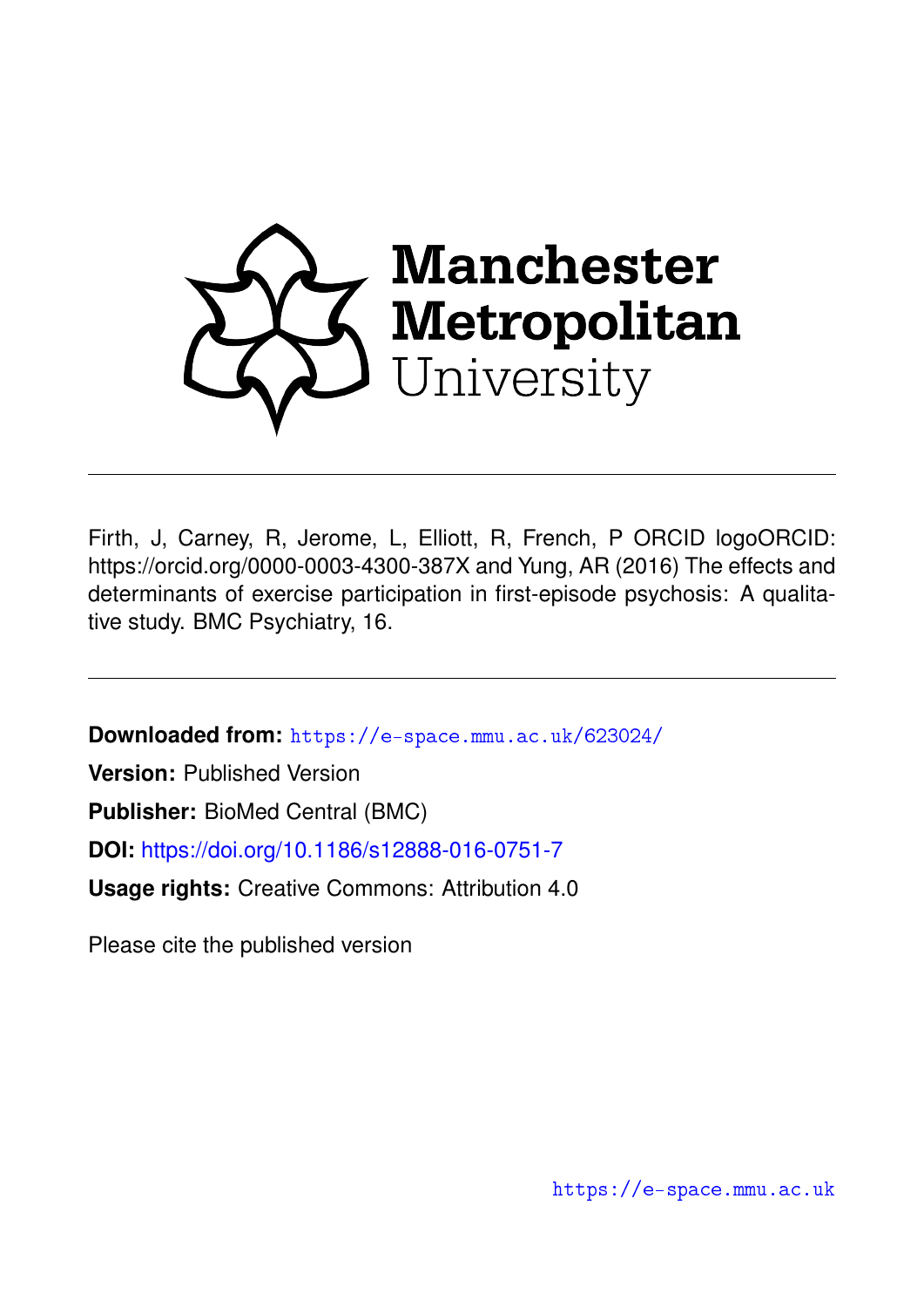# **RESEARCH ARTICLE External Structure Community Community Community Community Community Community Community Community**



# The effects and determinants of exercise participation in first-episode psychosis: a qualitative study

Joseph Firth<sup>1\*</sup>, Rebekah Carney<sup>1</sup>, Lauren Jerome<sup>1</sup>, Rebecca Elliott<sup>1,2</sup>, Paul French<sup>3,4</sup> and Alison R. Yung<sup>1,3</sup>

# Abstract

**Background:** Previous qualitative studies have found that exercise may facilitate symptomatic and functional recovery in people with long-term schizophrenia. This study examined the perceived effects of exercise as experienced by people in the early stages of psychosis, and explored which aspects of an exercise intervention facilitated or hindered their engagement.

Methods: Nineteen semi-structured interviews were conducted with early intervention service users who had participated in a 10-week exercise intervention. Interviews discussed people's incentives and barriers to exercise, short- and long-term effects, and opinions on optimal interventions. A thematic analysis was applied to determine the prevailing themes.

Results: The intervention was perceived as beneficial and engaging for participants. The main themes were (a) exercise alleviating psychiatric symptoms, (b) improved self-perceptions following exercise, and (c) factors determining exercise participation, with three respective sub-themes for each.

**Conclusions:** Participants explained how exercise had improved their mental health, improved their confidence and given them a sense of achievement. Autonomy and social support were identified as critical factors for effectively engaging people with first-episode psychosis in moderate-to-vigorous exercise. Implementing such programs in early intervention services may lead to better physical health, symptom management and social functioning among service users.

Trial registration: Current Controlled Trials [ISRCTN09150095](http://www.isrctn.com/ISRCTN09150095). Registered 10 December 2013.

Keywords: Physical activity, Early intervention, Aerobic exercise, Resistance training, Recovery, Early psychosis, Community mental health, Rehabilitation

# Background

People with schizophrenia typically have poor physical fitness and lower levels of physical activity than general population [[1, 2\]](#page-9-0). This is linked to the elevated rates of obesity, cardio-metabolic diseases and premature mortality observed within this patient group [\[3\]](#page-9-0). Furthermore, physical inactivity and poor fitness bears particularly strong relationships with negative symptoms and cognitive deficits in schizophrenia [\[1](#page-9-0), [4\]](#page-9-0), which

\* Correspondence: [joseph.firth@postgrad.manchester.ac.uk](mailto:joseph.firth@postgrad.manchester.ac.uk) <sup>1</sup>

<sup>1</sup>Institute of Brain, Behaviour and Mental Health, University of Manchester, Room 3.306, Jean McFarlane Building, Oxford Road, Manchester M13 9PL, UK Full list of author information is available at the end of the article

strongly impair functional recovery and yet often remain untreated.

Exercise offers a possible adjunctive intervention which may improve both physical and mental health outcomes in schizophrenia. A recent systematic review and meta-analysis found that 90 min of moderate-tovigorous activity per week can increase fitness, reduce positive and negative symptoms and improve cognition [[5\]](#page-9-0). The qualitative literature has also shed light on how exercise may have these effects. Two separate reviews, each including between 11 and 13 qualitative studies, found that vigorous exercise can draw attention away from auditory hallucinations and/or adverse beliefs that people with long-term schizophrenia may have, and help



© 2016 Firth et al. Open Access This article is distributed under the terms of the Creative Commons Attribution 4.0 International License [\(http://creativecommons.org/licenses/by/4.0/](http://creativecommons.org/licenses/by/4.0/)), which permits unrestricted use, distribution, and reproduction in any medium, provided you give appropriate credit to the original author(s) and the source, provide a link to the Creative Commons license, and indicate if changes were made. The Creative Commons Public Domain Dedication waiver [\(http://creativecommons.org/publicdomain/zero/1.0/](http://creativecommons.org/publicdomain/zero/1.0/)) applies to the data made available in this article, unless otherwise stated.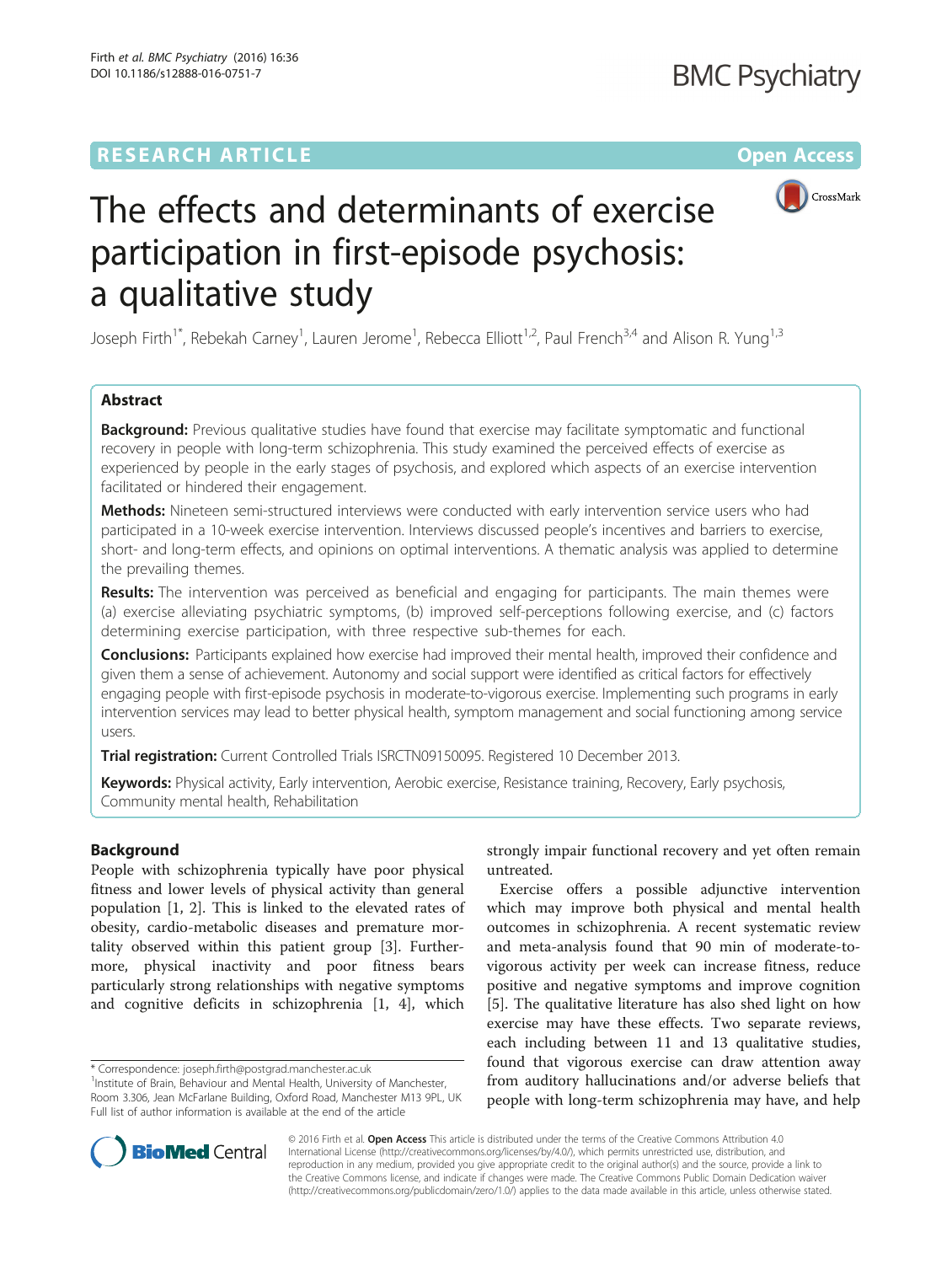them to 'reconnect with reality' by focusing on physical exertion [\[6](#page-9-0), [7](#page-9-0)]. Furthermore, exercise may improve negative symptoms and real-world functioning through providing a valued, sociable activity with achievable and rewarding goals [\[6](#page-9-0), [7](#page-9-0)].

Despite the clear benefits, adherence to exercise among people with schizophrenia is lower than other patient groups [[8](#page-9-0)]. However, interventions which use supervised exercise have better rates of retention [\[8](#page-9-0)]. Additionally, interventions which accommodate individual preferences, through offering different types of exercise, have previously resulted in higher rates of exercise adherence among long-term schizophrenia patients [[9, 10](#page-9-0)].

This is congruent with qualitative research which shows that patients feel that individualised support can overcome many of the barriers faced by people with schizophrenia, and facilitate exercise engagement [\[6](#page-9-0), [7](#page-9-0)]. The qualitative literature has also provided insight into why people with schizophrenia often fail to achieve adequate amounts of exercise. For example, symptoms of paranoia and anxiety are barriers to attending exercise facilities, while amotivation and body-image issues can deter people from physically engaging [\[6\]](#page-9-0).

However, all previous qualitative research has sampled patients who are receiving treatment for long-term schizophrenia. The experiences of exercise among younger patients within an 'Early Intervention for Psychosis' (EIP) service has yet to be explored. This is a pertinent area of enquiry, since early psychosis is a time when interventions which target negative and cognitive symptoms may maximize functional recovery [\[11\]](#page-9-0). It is also a 'critical period' for physical health interventions to prevent cardio-metabolic disorders from arising [[12\]](#page-9-0). Patients themselves may feel more able to engage with exercise when they are at a younger age, with a lower BMI and in the absence of metabolic disorders [[13](#page-9-0)].

Preliminary research has indicated that increasing physical activity and fitness during the first-episode of psychosis (FEP) can improve physical health and support functional recovery [\[14](#page-9-0)–[16](#page-9-0)]. In a recent feasibility trial (the "iBeep" study) of an exercise intervention delivered through EIP services for patients with FEP, significant improvements were observed in cardio-metabolic health, positive and negative symptoms and cognitive functioning after just 10 weeks [[17](#page-9-0)]. Additionally, adherence and retention rates were substantially higher than in previous exercise trials in schizophrenia [[8, 17](#page-9-0)], perhaps due to the nature of the intervention applied, or certain characteristics of the first-episode sample.

We conducted a qualitative study of patients who had participated in the iBeep trial. The aim of this investigation was to explore the perceived benefits of exercise as experienced by people with FEP, and to establish the barriers and facilitating factors for increasing physical activity in this patient group. These findings could inform the development of future studies, and the implementation of exercise interventions within EIP services.

# **Methods**

# Ethics, consent and permissions

This study was conducted as the qualitative section of the iBeep ('Investigating the Benefits of Exercise in Early Psychosis') feasibility trial [\[17](#page-9-0)], which was approved by the North West Research Ethics Committee on 18/12/ 2013 (REC# 13/NW/0784) and registered with the current clinical trials database (ISRCTN: 09150095). Participants were recruited from EIP services in Greater Manchester, UK. In the United Kingdom, EIP services are currently offered to any individual aged 14–35 who are experiencing FEP, defined as full threshold psychotic symptoms for a period of greater than 7 consecutive days, regardless of formal diagnostic status. Additionally, diagnoses given during the early stages of illness are susceptible to change [[18\]](#page-9-0). Therefore, no restrictions were placed on patients' diagnosis in this study, in order to assess exercise as an intervention for FEP more broadly, and inform its implementation within EIP services. Inclusion criteria were: (1) currently receiving care for FEP as a service user of EIP services; (2) aged 18 – 35; (3) experiencing some psychological difficulties, defined as having either a score of  $\geq 2$  on the WHO Disability Assessment Schedule 2.0 [\[19](#page-9-0)] or ≥21 on the Beck Depression Inventory 2.0 [\[20](#page-9-0)]. Exclusion criteria were inability to provide informed consent, pregnancy, physical health issues which are a contraindication to exercise (as assessed by the referring clinician), and/or insufficient command of English to complete baseline assessments. All referrals were screened against inclusion criteria using a telephone interview. Eligible service users were then met in person to provide written informed consent.

#### Intervention

Each participant received a 10-week individualised exercise training programme, which aimed to achieve ≥90 min of moderate-to-vigorous activity each week [\[17\]](#page-9-0). All interventions were delivered through 'community leisure schemes' within service users' localities. Such schemes are now commonplace throughout the UK and offer highly discounted gym memberships and sports facilities to anyone referred by health services.

During the intervention period, participants were offered gym training sessions twice per week at their local leisure centres. These were supervised by research assistants, either on a 1-to-1 basis or in small groups of 2–3 participants. Research assistants had no formal exercise qualifications but did have several years of exercise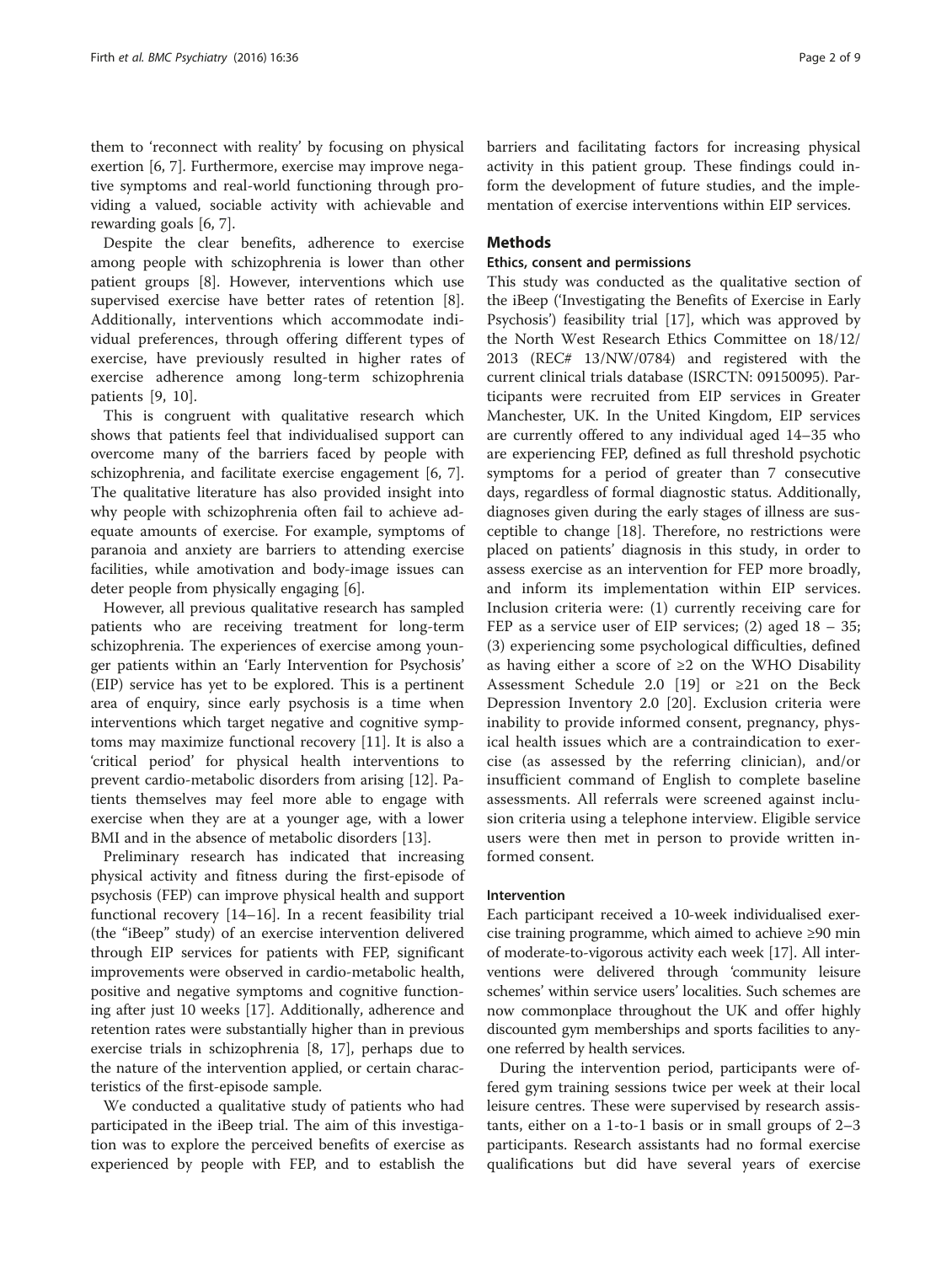experience. Their role was to facilitate exercise adherence through arranging gym memberships, accompanying participants to gym sessions and recording their training. A standardised training plan was developed in line with recommendations from exercise physiologist JM, and used as a guide for exercise sessions, consisting of combination of aerobic and resistance exercise activities (See Additional file [1;](#page-8-0) Aerobic-resistance training plan for IBEEP). However, the specific content of each session was tailored toward participant preference. Mandatory gym inductions were also provided by the personal trainers at community leisure centres (who were available for further support throughout the duration of the intervention).

### Qualitative interviews

Informants for the qualitative section were selected on the basis of availability while aiming to obtain a "maximum variation sample" [\[21\]](#page-9-0) of men and women, older and younger participants, full compliers and non-adherers. Participants were interviewed on a one-to-one basis. Interviews took place either immediately after the intervention, or 6-months after the supervised training period had subsided. These two time-points were used in order to obtain additional perspectives from participants following the withdrawal of supervised training, thus providing a more complete understanding of exercise adherence, benefits, and barriers experienced by patients over time.

All interviews used topic guides which contained open ended questions about participant experiences and opinions of exercise, and were conducted between June 2014 and March 2015. To minimize response bias, interviews were conducted by different research assistants to those who supervised the exercise sessions. However, due to unavailability of research assistants at follow-up, some interviews were conducted by the same person who had previously supervised participants' exercise. Nonetheless, this only occurred for five of 19 total interviews, each of which was conducted 6 months after the intervention had finished, thus limiting potential impact on findings.

#### Data analysis

The current study pre-specified several areas of interest for analysis, determined on basis of existing qualitative literature around exercise and schizophrenia [\[6](#page-9-0), [7](#page-9-0)]. These areas included; possible reasons for exercising; short- and long-term effects of exercise; barriers/facilitating factors towards exercise participation. A thematic analysis was used to determine the key themes from participants' dialogue on these topics, through applying the five stages of qualitative analysis [[22](#page-9-0)]:

(i) transcripts were read and re-read to familiarize the researcher with the data

- (ii) a range of codes were generated to index common features across interviewees
- (iii) these initial codes were examined to determine prevalent themes
- (iv) themes were reviewed for internal homogeneity and external heterogeneity, to combine similar themes into overarching themes and draw coherent links or distinctions between them [[21\]](#page-9-0)
- (v) the overarching themes were firmly defined, organized in relation to their collated data extracts, and then analysed for sub-themes.

#### Interpretive rigor

To reduce the risk of bias, the prominence of overarching themes and their respective sub-themes was determined through discussion between three of the authors, who had transcribed the interviews and reviewed all coded quotations for each theme. To validate the findings, first hand quotes are presented word-for-word within the Results and Table [1](#page-4-0), following removal of non-specific interjections [[23\]](#page-9-0).

## Results

The clinical and demographic characteristics of participants are displayed in Table [1,](#page-4-0) which shows that interviewees were broadly representative of the entire 'iBeep' sample. A total of 19 interviews were conducted; nine immediately after the 10-week intervention and a further ten at 6-month follow-up. Six participants were interviewed at both time points. The mean level of exercise achieved by these participants during the intervention was 119 min of moderate-to-vigorous exercise per-week for 10 weeks (s.d. 74 mins), primarily in the form of individualised gym training. Three overarching themes emerged from the thematic analysis. These were: (a) exercise alleviating psychiatric symptoms (b) improved selfperceptions from exercise, and (c) factors determining exercise participation. To accurately represent the entirety of participants' dialogue, one exemplar quote for each theme has been featured in Results (selected through mutual agreement between authors), with three additional examples in Table [2](#page-5-0).

# (A) Exercise alleviating psychiatric symptoms

Participants generally felt that exercise was capable of providing acute relief for psychiatric symptoms. These effects varied across participants. Some reported relief from positive symptoms (i.e. auditory hallucinations and paranoia) and others for negative symptoms (amotivation and anhedonia). This seemed to depend on which aspects of psychosis characterised the individual's current condition.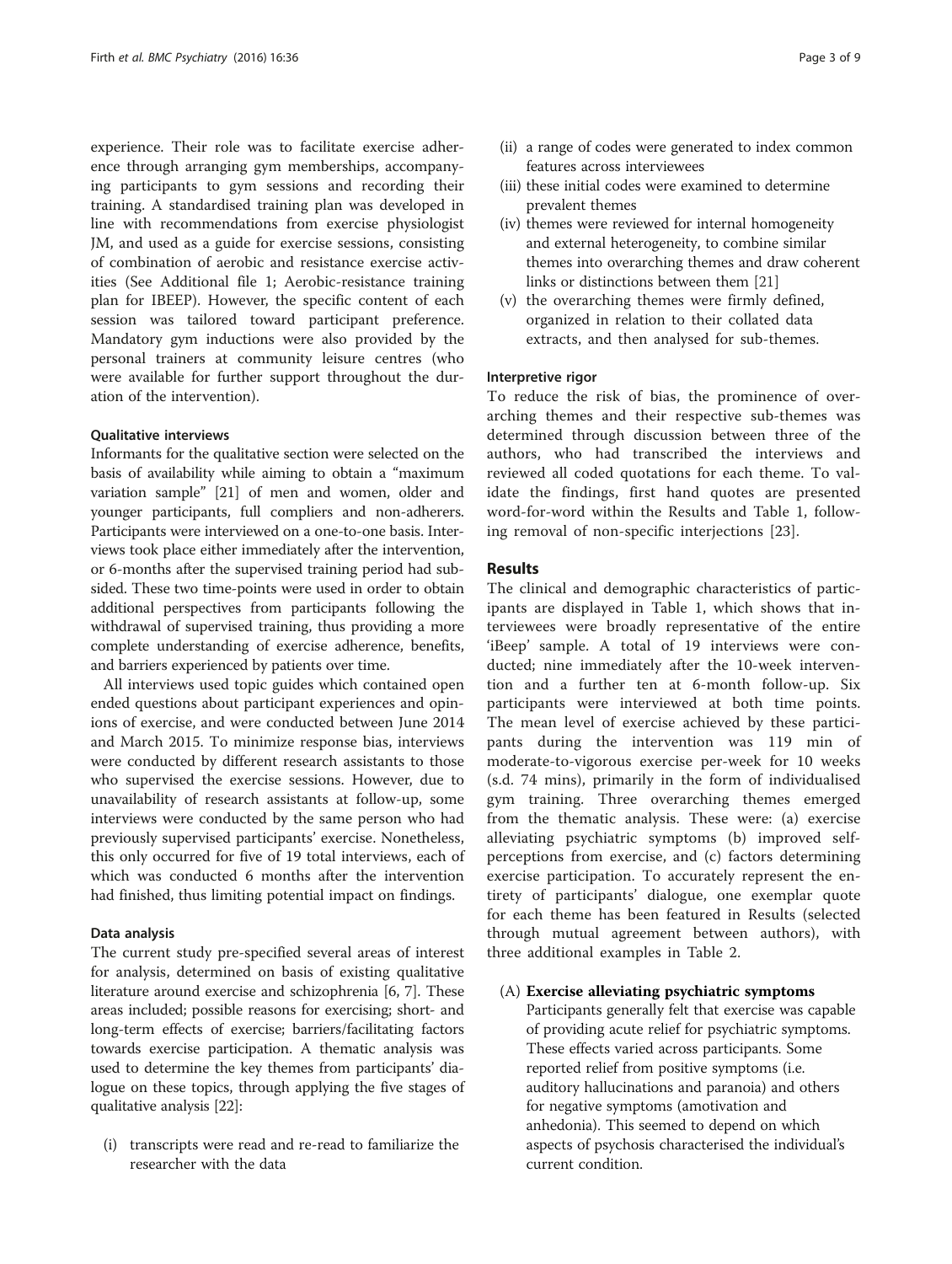<span id="page-4-0"></span>Table 1 Baseline characteristics of participants

| Characteristic                  | Interviewees<br>$(n = 13)$ | Total sample<br>$(n=31)$ |
|---------------------------------|----------------------------|--------------------------|
| Gender                          |                            |                          |
| Male; n (%)                     | 12 (92)                    | 25 (81)                  |
| Female; n (%)                   | 1(8)                       | 6(19)                    |
| Age, years; mean (s.d.)         | 26.5(4.5)                  | 25.8 (4.6)               |
| Time in EIS, years; mean (s.d.) | 2.0(1.3)                   | 1.9(1.4)                 |
| ICD-10 Diagnosis; n (%)         |                            |                          |
| Non organic psychosis           | 6(46)                      | 15 (48)                  |
| Schizophrenia                   | 5(38)                      | 9(29)                    |
| Schizoaffective disorder        | 1(8)                       | 3(10)                    |
| Bipolar disorder                | 0(0)                       | 1(3)                     |
| Other psychotic disorder        | 1(8)                       | 3(10)                    |
| Physical and Mental Health      |                            |                          |
| BMI, kg/m2: mean (s.d.)         | 32.4(7.2)                  | 30.4(6.9)                |
| PANSS total; mean (s.d.)        | 76.7 (12.8)                | 79.0 (18.0)              |
| PANSS positive; mean (s.d.)     | 19.8 (5.7)                 | 18.9(6.2)                |
| PANSS negative; mean (s.d.)     | 17.5(3.0)                  | 19.0(6.1)                |
| BDI-II total; mean (s.d.)       | 25.1(12.7)                 | 21.7 (10.9)              |
| SOFAS; mean (s.d.)              | 47.5 (9.0)                 | 46.6 (8.0)               |

BDI-II beck depression inventory, BMI body mass index, EIS early intervention services, ICD-10 International Classification of Diseases 10th Edition, PANSS positive and negative syndrome scale, SOFAS social and occupational functioning assessment scale

# (A1) Positive symptoms

Participants described how the physical demands of exercise temporarily subdued positive symptoms, by helping them to direct their thoughts away from intrusive voices, delusions and/or paranoia:

P005: "Well with psychosis, which is partly what I suffer from, I hear the voices and stuff like that. But when I'm training, the voices are suppressed, cos I'm so concentrated on lifting that weight up, doing the next exercise, that everything else clears out of your head."

(A2) Overcoming negative symptoms and depression Exercising was also beneficial for negative symptoms and depression, reportedly helping people to overcome feelings of low energy, low mood and amotivation.

P006: "it makes me more active, before I was lazy and couldn't be bothered doing things. But now it's like I'm more active and I just want to go out there and start going to the gym… Got my get up and go back!"

Furthermore, comments about this were often tied to feelings of exercise acting directly on one's mood state through stimulating the production of neurological chemicals or 'endorphins':

P002: "I always get them bad days but when I go the gym, like I said, physical exercise, it lets endorphins off in your brain doesn't it. So even if you are a bit depressed it can erm make you not depressed, [laughs] or make you slightly more happy."

(A3) Supporting psychological well-being Participants explained how these immediate effects of exercise provided a sense of wellbeing and freedom from mental health problems. This could have an enduring impact on the rest of one's day, reducing usual feelings of disturbance, stress and/or despair.

P009: "…I'd notice, after I'd done the gym sessions, I felt really fresh. Like afterwards like my mind felt kind of washed, if you like."

# (B) Improved self-perceptions following exercise

(B1) Overall confidence

While engaging in exercise was associated with transitory relief from mental health issues, the long-term benefits of exercise participation were more strongly related to improved self-perceptions. This was described as an increased confidence, stemming from greater self-efficacy and self-esteem.

P003: "I think people can benefit from it - to get fitter and healthier - Get more confidence and self-esteem."

(B2) Benefits extending to other areas of life Improvements in confidence were often directly linked to physical changes, in terms of feeling fitter, healthier and/or obtaining a better body image. Others described exercise as providing a supportive platform for improving social confidence. In both cases, the increased confidence gained from exercising positively affected other areas.

P007: "if you can learn and do things in the gym, then you can do it anywhere outside and, you know, you can get other people involved as well. And er it definitely helps your lifestyle you know - it improves your lifestyle."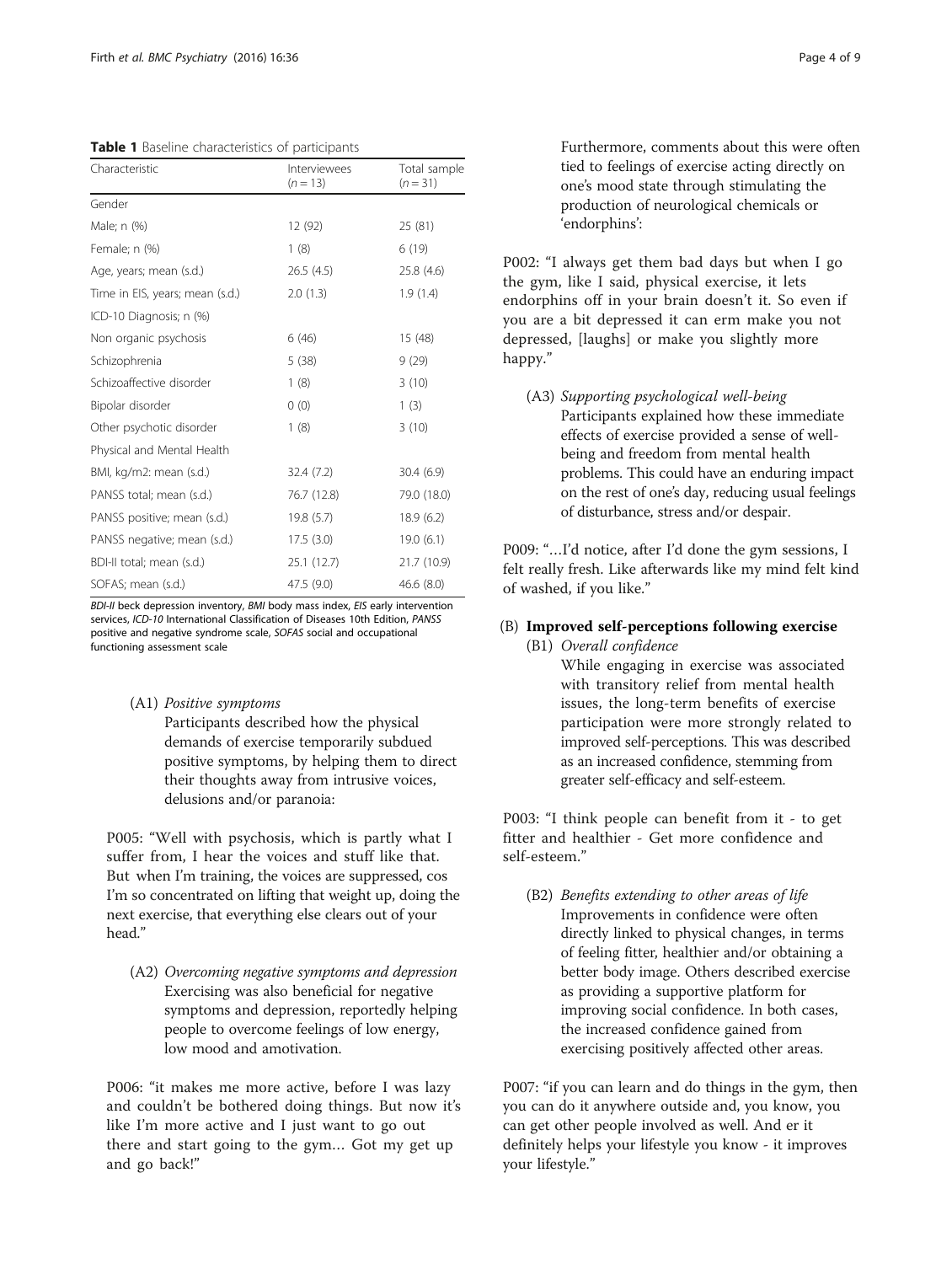<span id="page-5-0"></span>Table 2 Additional examples of content within each qualitative sub-theme

| Theme (and subthemes)                            | Additional example quotes                                                                                                                                                                                                                                                                                                                                                                                                                                                                                                                                                                                                                |
|--------------------------------------------------|------------------------------------------------------------------------------------------------------------------------------------------------------------------------------------------------------------------------------------------------------------------------------------------------------------------------------------------------------------------------------------------------------------------------------------------------------------------------------------------------------------------------------------------------------------------------------------------------------------------------------------------|
| (A) Exercise alleviating psychiatric symptoms    |                                                                                                                                                                                                                                                                                                                                                                                                                                                                                                                                                                                                                                          |
| (A1) Reducing positive symptoms                  | P011: "It's like, when I'm doing the weights or I'm running, I don't sit there and think<br>about the voices or what they're saying, I just think 'yeah let's do it!"                                                                                                                                                                                                                                                                                                                                                                                                                                                                    |
|                                                  | P006: "All your mental issues are going to go away because once you're concentrating<br>on picking up weights and doing exercise. Then your mind goes somewhere else."                                                                                                                                                                                                                                                                                                                                                                                                                                                                   |
|                                                  | P008: "It makes you calmer when exercising. It gives you a fresh mind. If you have got<br>any worries then just it'll go away."                                                                                                                                                                                                                                                                                                                                                                                                                                                                                                          |
| (A2) Overcoming negative symptoms and depression | P012: "I felt the change, emotional changes, you know what I mean, that I was like<br>flooded with chemicals if you will, like made me feel good by myself"                                                                                                                                                                                                                                                                                                                                                                                                                                                                              |
|                                                  | P007: "I think more energetic a bit more enthusiastic kind of thing. Yeah more up for<br>doing things which I probably normally wouldn't do"                                                                                                                                                                                                                                                                                                                                                                                                                                                                                             |
|                                                  | P004: "More energetic, feeling happier, makes you feel a lot happier I think. Erm you<br>feel motivated to do things - and energetic."                                                                                                                                                                                                                                                                                                                                                                                                                                                                                                   |
| (A3) Supporting psychological well-being         | P006: "Go and exercise you'll feel you'll feel your minds gone free. And you're stress<br>free. You'll get all your worries to go away, cos you're concentrating on something else"                                                                                                                                                                                                                                                                                                                                                                                                                                                      |
|                                                  | P005: "A lot of people don't understand how much exercise helps. But if I didn't do<br>exercise I'd be in a lot worse place than what I am right now cos at times when I feel<br>like I'm just so angry, and stuff like that, I've gone training, I've done press ups and<br>stuff at home and it's cleared my head, killed me anger and you feel better for it"                                                                                                                                                                                                                                                                         |
|                                                  | P003: "Yeah, makes you happier really. I don't know really, just when you've done it<br>you're buzzing aren't you."                                                                                                                                                                                                                                                                                                                                                                                                                                                                                                                      |
| (B) Improved self-perceptions from exercise      |                                                                                                                                                                                                                                                                                                                                                                                                                                                                                                                                                                                                                                          |
| (B1) Overall confidence                          | P002: "Has a big err, a big big er, has a big effect on all of it. It makes me feel more<br>happy in myself, you know, more confident, more self erm [esteem], you know,<br>believe in myself better, a lot more."                                                                                                                                                                                                                                                                                                                                                                                                                       |
|                                                  | P012: "once you once you go gym and that after a while you start feeling good about<br>yourself. You start walking round like yeah I'm getting big and do you know what I<br>mean type thing."                                                                                                                                                                                                                                                                                                                                                                                                                                           |
|                                                  | P011: "I love it. It's just like, thinking yeah, I couldn't do this 4 months ago, now look<br>at me doing it comfortably. Let's throw it up a gear!"                                                                                                                                                                                                                                                                                                                                                                                                                                                                                     |
| (B2) Benefits extending to other areas of life   | P001: "I feel good knowing that I've lost weight. I'm really excited and proud of meself<br>that I've lost weightErm I go out with my friends more and they are like proud of<br>me because they know I've lost weight because they know about me wanting to lose<br>it and they have been very supportive as well."                                                                                                                                                                                                                                                                                                                     |
|                                                  | P005: "it's a lot better when you start doing it and like I said you gain that confidence<br>up and you think you just think to yourself I can do this. I'm training and, er give me<br>another year year of doing this I think I'll be ready to go back to workand you'll be<br>nervous getting a job interview or anything, like anyone would, but you'll go in with<br>your confidence that you gained from going from doing your exercise. And when er<br>like people from interviews see that, you work hard in the gym or something like that<br>they'll look at you and they'll think well this guy's got quite good confidence." |
|                                                  | P009: "My head felt a bit better after I'd done the exercise, like it was easier to do uni<br>work and I dunno my head just felt a lot clearer."                                                                                                                                                                                                                                                                                                                                                                                                                                                                                         |
| (B3) Sense of achievement                        | P002:" Yeah I feel like I've achieved summat I feel like you know a lot better in myself<br>I feel like, I should do this every day"                                                                                                                                                                                                                                                                                                                                                                                                                                                                                                     |
|                                                  | P005: And you think yeah I feel good, and erm especially if you got somebody with<br>you you know you'll have it all out that were a good session that and then you'll go<br>you'll sit down or you go home you'll turn your xbox on or you do your house<br>cleaning or something like that and then when you're going to bed you think I had<br>a good day today                                                                                                                                                                                                                                                                       |
|                                                  | P012: "For meit's not so much as like putting weight on or losing weight or it was<br>just that feel good factor that I enjoyedI used to look forward to going to the gym<br>for that particular reason you know to make me feel good and that."                                                                                                                                                                                                                                                                                                                                                                                         |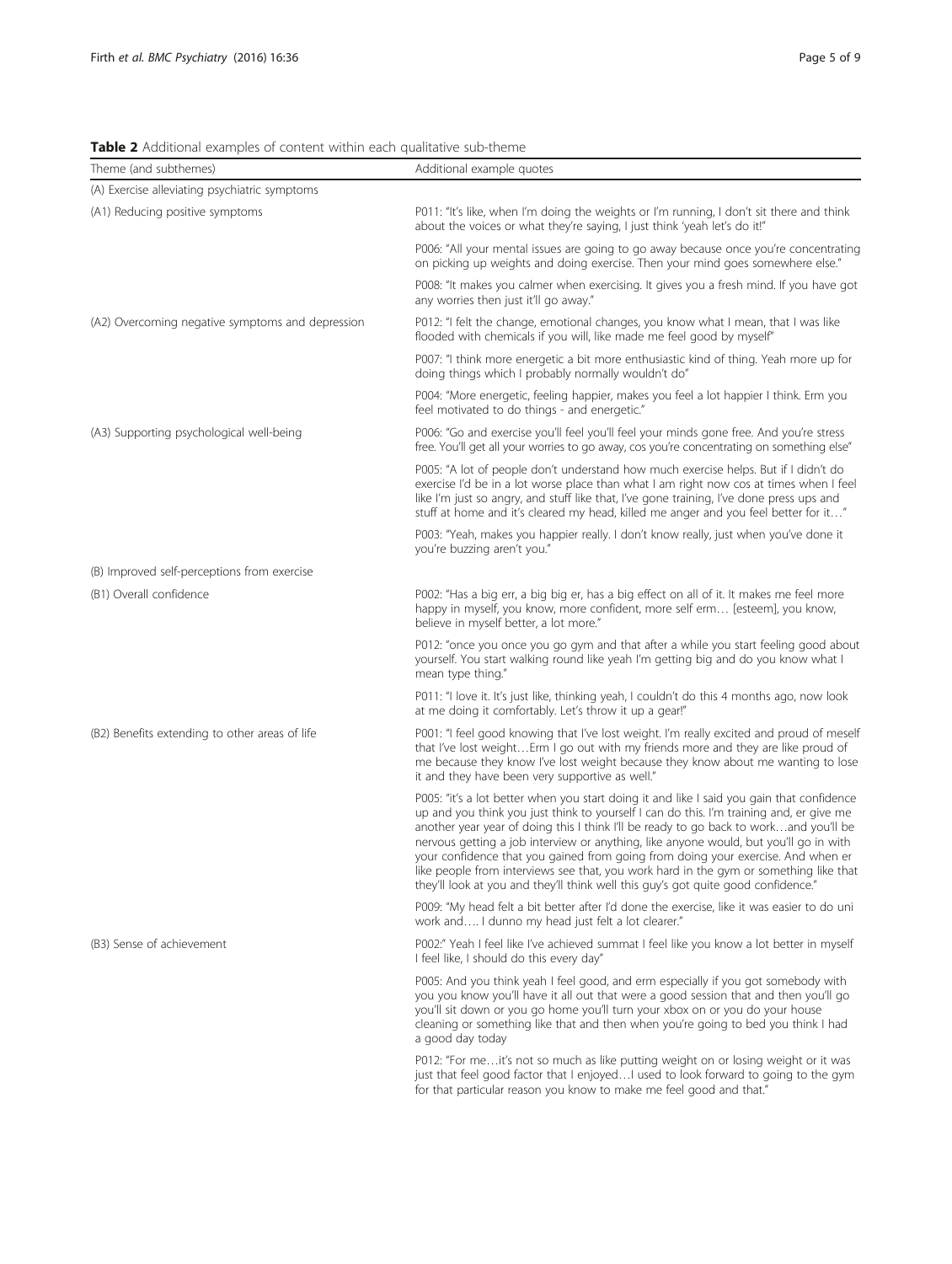# Table 2 Additional examples of content within each qualitative sub-theme (Continued)

| (C) Factors determining participation             |                                                                                                                                                                                                                                                        |
|---------------------------------------------------|--------------------------------------------------------------------------------------------------------------------------------------------------------------------------------------------------------------------------------------------------------|
| (C1) Acceptability of individualised routines     | P003: "It was good that we got to choose something out of like a list. We could have<br>done all different things I thought the options were quite good. But I would have<br>like to have done boxercise as well."                                     |
|                                                   | P007: yeah let them try all the different er materials out there in the gym um different<br>weights machines, definitely they will fit into something that they like yeah                                                                              |
|                                                   | P004: "I think it's er finding what they enjoy what they love to do And if you can<br>maybe, er, assess what type of exercise would be desirable um then, er, I'm sure they<br>they're more likely to exercise"                                        |
| (C2) Importance of a training partner             | P006: "It wasn't just him [the trainer] standing and shouting at you. He was like<br>persuading us on like 'come on you can do it, you can do it!' when he says things<br>like that it makes me more activate."                                        |
|                                                   | P005: "[You've] got someone there also who's basically saying, 'it's alright I'm here.<br>I'll show you what you need to learn' and once like the 6 months is over they've got<br>that extra bit of confidence to say I'll give it a go on me own."    |
|                                                   | P010: "Yeah definitely I think group work group exercising gets you more motivated<br>thanWhereas if you're going on your own you don't really motivate yourself<br>especially this time of year as well."                                             |
| (C3) Overcoming anxiety and motivational barriers | P001: "if you go on your own you like don't know somebody and you feel dead<br>shy and timid and stuff like that, whereas if you go with somebody you're chatting<br>as you're swimming or on bikes or at gym or something the time passes and stuff." |
|                                                   | P002: "They push you to do more than you would and if you're on your own you<br>might just say oh well I'm not really bothered, but if someone's with you they'll they'll<br>push you to do more they'll push you to go."                              |
|                                                   | P004: "What really gave me the confidence to go, because the err, we had to work in<br>sort of a group, so we worked in a group and did some sets and stuff, so that was<br>really good. It made me feel a lot secure."                                |

# (B3) Sense of achievement

People also received an immediate boost from a 'sense of achievement' associated with completing exercise sessions. This was a highly prevalent experience, reported by almost all.

P010: "Just lifts your spirits I think when you've done it and just makes you feel like you've achieved a goal in a day when you go to the gym and if you go swimming or…Definitely lifts it yeah, bit of exercise does."

# (C) Factors determining exercise participation

(C1) Acceptability of individualised exercise training Overall, participants' achieved more than satisfactory amounts of exercise during their 10-week programmes. We found that the exercise offered (most often personalised gym training) was acceptable and desirable among people with first-episode psychosis. From the interviews, it was apparent that flexible, individualised interventions ensure that exercise is enjoyed, and thus adhered to by participants.

P004: "…it's very important in drawing the individual towards making their own choice, because it is about choice. They can make a choice in what they want to do, and what they love to do, it motivates them to sort of do what they feel happy to do."

# (C2) Importance of a training partner

Another emergent sub-theme was the perception of exercise as an inherently social activity. A central aspect of the 'iBeep' intervention was the provision of a research assistant to facilitate exercise on either an individual or small-groups basis (2–3 participants). This was found to be highly effective, perhaps essential, for encouraging attendance and promoting engagement with exercise.

The only recurrent criticism of 'iBeep' was the relatively short length of the intervention (10 weeks), with participants unanimously stating that a longer (or permanent) period of supervised exercise sessions would have been preferred. Furthermore, participants' suggestions for further and/or alternative exercise interventions all involved some level of social support, such as; personal trainers, 'service user friendly' exercise groups, or learning how to train with friends.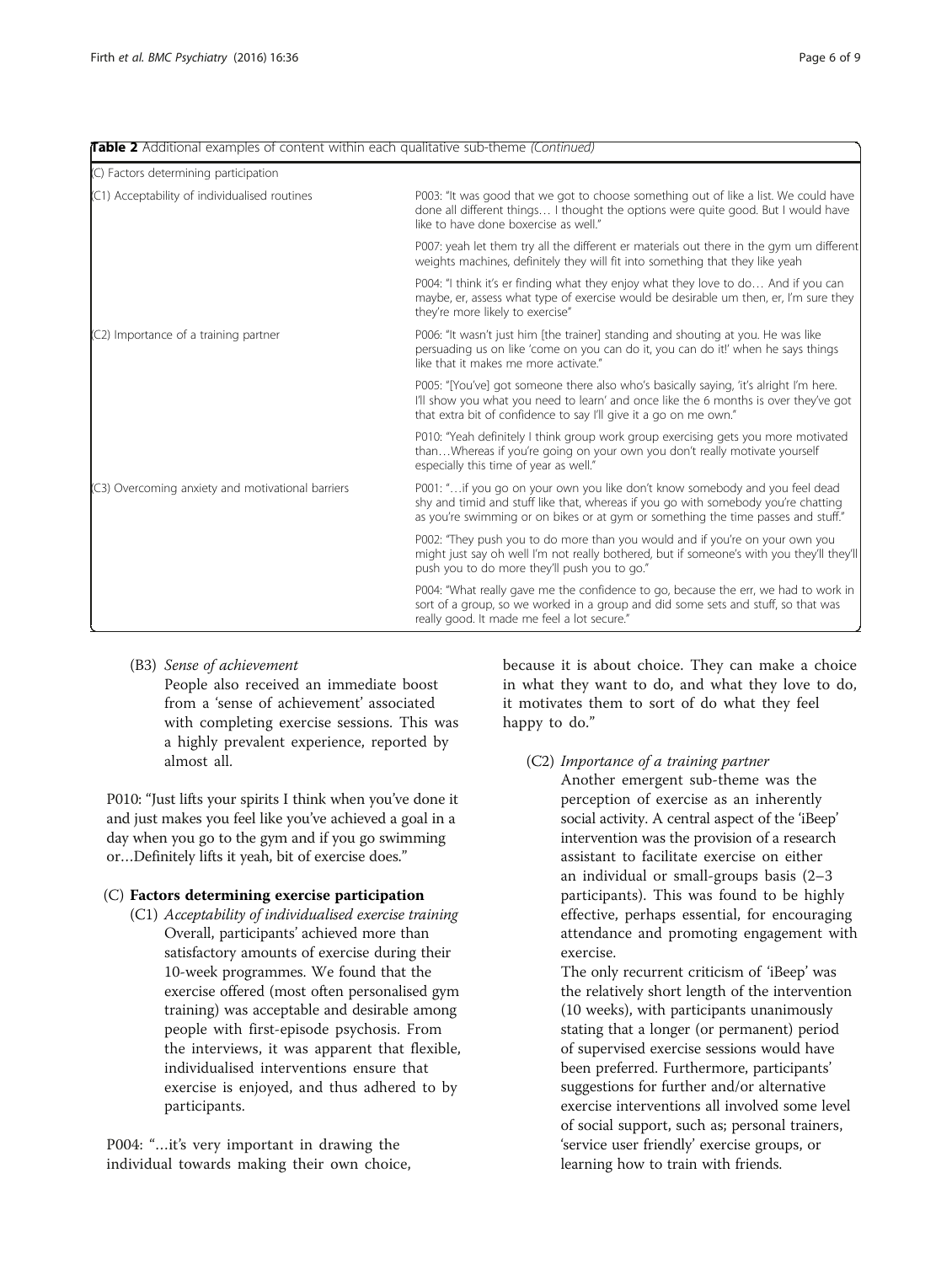P001: "It's just summat' I want to do and it's just a bit of support and more encouragement to do it. And I got the encouragement and the support, so I did it.

(C3) Barriers towards exercise

Barriers towards exercise fell into two categories. The most frequently mentioned was anxiety within the exercise environment. This was often related to social anxiety, or a lack of exercise efficacy. The second was feelings of low motivation, which dissuaded some participants from initiating exercise alone. However, this was never described as apathy towards exercise itself, as they still perceived exercise as beneficial and congruent with personal goals. Instead, participants expressed how generalized amotivation could become a psychological obstacle towards initiating any activity, even those which they valued and enjoyed. Nevertheless, the feedback showed that having an experienced and enthusiastic trainer can overcome both amotivation and anxiety:

P012: "It's just good to have a partner you know mentally it's good having a partner. You know what I mean; when you go out there on your own you just feel like, you know, like you really need somebody to come with you I suppose."

# **Discussion**

This study examined the experiences of exercise among people with first-episode psychosis who had recently participated in a 10-week intervention. A thematic analysis showed exercise could provide relief for participants' positive symptoms along with improving their energy levels and mood. Social aspects of exercise also emerged as overarching themes, in terms of (i) longterm benefits of exercise participation, and (ii) ideal types of support required. The findings are consistent with qualitative studies of exercise in people with longterm schizophrenia [\[6, 7\]](#page-9-0). They are also congruent with quantitative data from the 'iBeep' study, which found significant reductions in participants' positive and negative symptoms after the exercise intervention, as measured by the PANSS [[17](#page-9-0)].

#### Exercise as an intervention for first-episode psychosis

The positive symptoms of psychosis can be indications of a 'loss of contact with reality' [[24\]](#page-9-0). People with longterm schizophrenia have previously described how exercise provides a platform to reconnect with a reality, thus helping to detach from these symptoms [[25](#page-9-0)–[27\]](#page-9-0). Our study replicated these findings in the first-episode sample; participants similarly described how exercise can inhibit auditory hallucinations and intrusive thoughts, as a consequence of physical exertion demanding their full attention. Exercise was also perceived as energizing and uplifting, making participants feel more enthusiastic about other aspects of life. This may be linked to physiological responses to exercise, as participants reported a rush or 'feel good' effect immediately after their sessions. Therefore, exercise offer a destigmatising, empowering and natural method for overcoming negative symptoms in early psychosis, which are usually unresponsive to antipsychotic treatment [[28](#page-9-0)].

As the benefits of exercise for psychiatric symptoms were often tied to the physical activity itself, rather than just the social aspects, it is important to provide activities which allow for sufficient levels of exercise-intensity. While low-intensity activities (e.g. walking, stretching) may have other therapeutic benefits, moderate-tovigorous exercise may be optimal for people with psychosis, as it would occupy enough attentional resources to subdue voices/delusions, while also physiologically stimulating the body to release neurobiological chemicals known to enhance mood [[29](#page-9-0)]. This is supported by a recent meta-analysis, which found that the symptoms of schizophrenia are only reduced significantly by exercise interventions which implement at least moderately intense exercise [\[5](#page-9-0)]. Future randomised trials should aim to specify the mechanisms of exercise as an intervention for FEP using time-and-attention control conditions, in order to separate the physiological effects of vigorous physical activity from the social support provided during the intervention.

Moderately difficult or 'challenging' exercise has the added benefit of providing an immediate sense of achievement. Participants experienced this upon completing their sessions, and described how this led to improved self-perceptions overtime. For instance, many participants explained how achieving their goals in the exercise setting had increased their self-efficacy and confidence for other areas of life, which may help to improve psychosocial functioning.

# Overcoming barriers using individualised exercise training

Participants discussed how sufficient levels of exercise can be attained by tailoring programmes to individual needs, thus facilitating physical exertion through intrinsically rewarding activities. Early psychosis may be an ideal time to implement this, when patients are younger, fitter, and less likely to have cardio-metabolic diseases, which may act as a barrier towards exercise [\[13](#page-9-0), [30](#page-9-0)]. Among our participants, barriers were mostly related to anxiety, rather than the physical health complaints often mentioned by long-term patients [\[30\]](#page-9-0).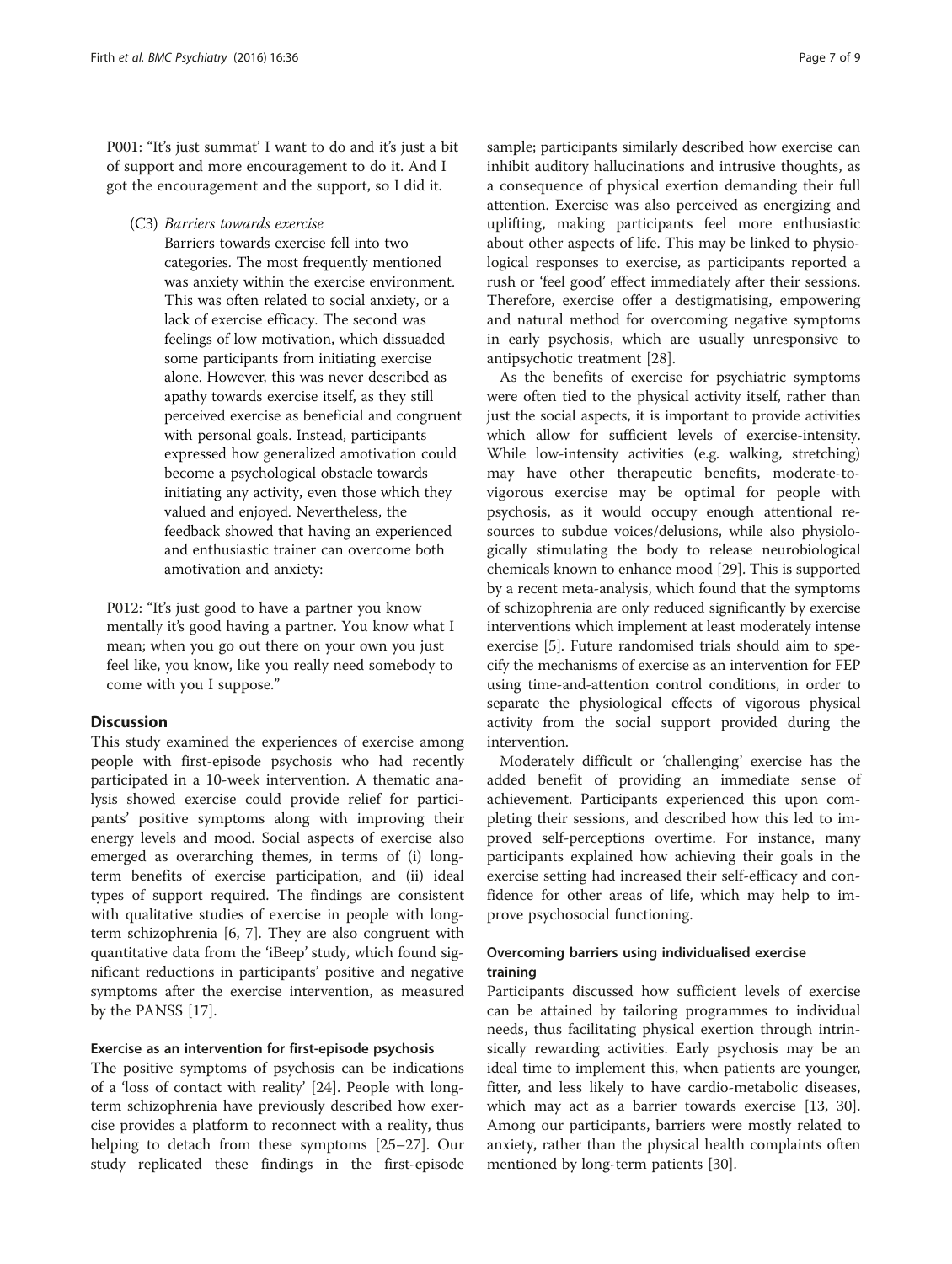<span id="page-8-0"></span>Additionally, motivational barriers were not attributed to reduced interest in exercise, but rather as generalized amotivation obstructing their engagement with positive activities. Crucially, these barriers were readily overcome through the intervention, with participants achieving 107 min of moderate-to-vigorous activity per week on average [[17\]](#page-9-0). Thus, both the qualitative and quantitative data shows individualised exercise interventions can feasibly achieve sufficient moderate-to-vigorous activity for people with early psychosis.

Providing structured advice is insufficient for overcoming barriers towards exercise [\[31](#page-9-0)]. Instead, social support was consistently identified as the crucial facilitator of exercise engagement – as is found in long-term schizophrenia [[32](#page-9-0)–[34](#page-9-0)]. Participants described how the provision of a 'training partner' moved them from feeling willing but unable to exercise, to readily achieving substantial amounts of activity each week. This is likely because a training partner can effectively address both of the most prominent barriers towards exercise (anxiety and amotivation), through providing reassurance or prompting as required.

Research assistants who supervised exercise in this study were not qualified personal trainers, but were familiar with gym-based training. This suggests that such interventions could be delivered by any mental health support staff with personal exercise experience. Additional exercise support was available from the qualified exercise professionals based in community leisure centres. Thus future interventions could also take advantage of the expertise and facilities readily available through community facilities, to provide low cost and destigmatising interventions to this population.

Furthermore, due to the general alignment in exercise preferences expressed by participants [[35\]](#page-9-0), research assistants were often able to group participants and supervise 2–3 people per session. Administering individualised exercise within small group settings has also proved feasible in studies of long-term schizophrenia patients [\[9](#page-9-0), [10](#page-9-0)]. Thus, implementing this approach within clinical practice would reduce the cost of exercise interventions, and may even improve long-term maintenance of exercise through enabling participants to act as each other's training partner after the supervised period subsides.

#### Limitations

One limitation is that our sample were mostly male (92 %) and had demonstrated an existing desire for exercise by opting into the study. Thus, findings may not generalise across whole first-episode population. However, the high referral-to-recruitment rates [\[17\]](#page-9-0), along with the many benefits observed, suggest that a substantial portion of early intervention service users would

value exercise as an adjunctive intervention. It should also be considered that the individualised nature of our intervention meant that each participant's preferences were flexibly accommodated for. Therefore, barriers which may typically prevent people from engaging (i.e. lack of interest in activities offered, inaccessibility of facilities) would be less likely to arise.

For this study, we conducted one round of interviews immediately following the intervention, and then another 6-month after, in order to assess patient opinions on exercise after the supervised training period had subsided. A limitation here is that, in order to obtain sufficient data, six of the original interviewees were also used in follow-up interviews, resulting in more qualitative data being available for the subgroup  $(n = 6)$  who were interviewed at both time-points. Nonetheless, the data was grouped by participant number throughout, and thematic analysis was applied to identify the common themes across interviewees (rather than just interviews) [[21, 22\]](#page-9-0), thus reducing the possibility of 'double counting'. Furthermore, each emergent sub-theme was supported by quotations from multiple participants.

### Conclusions

The findings show that interventions which allocate support on an individual-needs basis, while also prioritising the amount/intensity of exercise (rather than the modality), are well-suited for people with early psychosis. Such interventions could be used in EIP services to provide patients with an additional tool to manage positive and/or negative symptoms, while also improving physical health and psychosocial functioning. Future research must establish sustainable systems for implementing exercise in clinical practice. Optimal systems could incorporate short-term 'introductory periods' with relatively high levels of supervision, followed by stepdown periods or peer support, leading people to autonomy and social integration with their own exercise routines at local facilities.

## Additional file

[Additional file 1:](dx.doi.org/10.1186/s12888-016-0751-7) Gym Training Guide used for IBEEP. (PDF 355 kb)

#### Competing interests

AY has received unrestricted research grant support from Janssen Cilag and honoraria from Janssen Cilag.

#### Authors' contributions

JF, RC, RE, PF and AY conceived and developed the study. JF, RC and LJ designed the qualitative schedule. JF, RC and LJ designed the analysis strategy and carried out the data collection and transcription. JF and LJ carried out the data analysis under supervision of PF, RE and AY. All authors drafted and reviewed the manuscript and determined its final content. All authors read and approved the final manuscript.